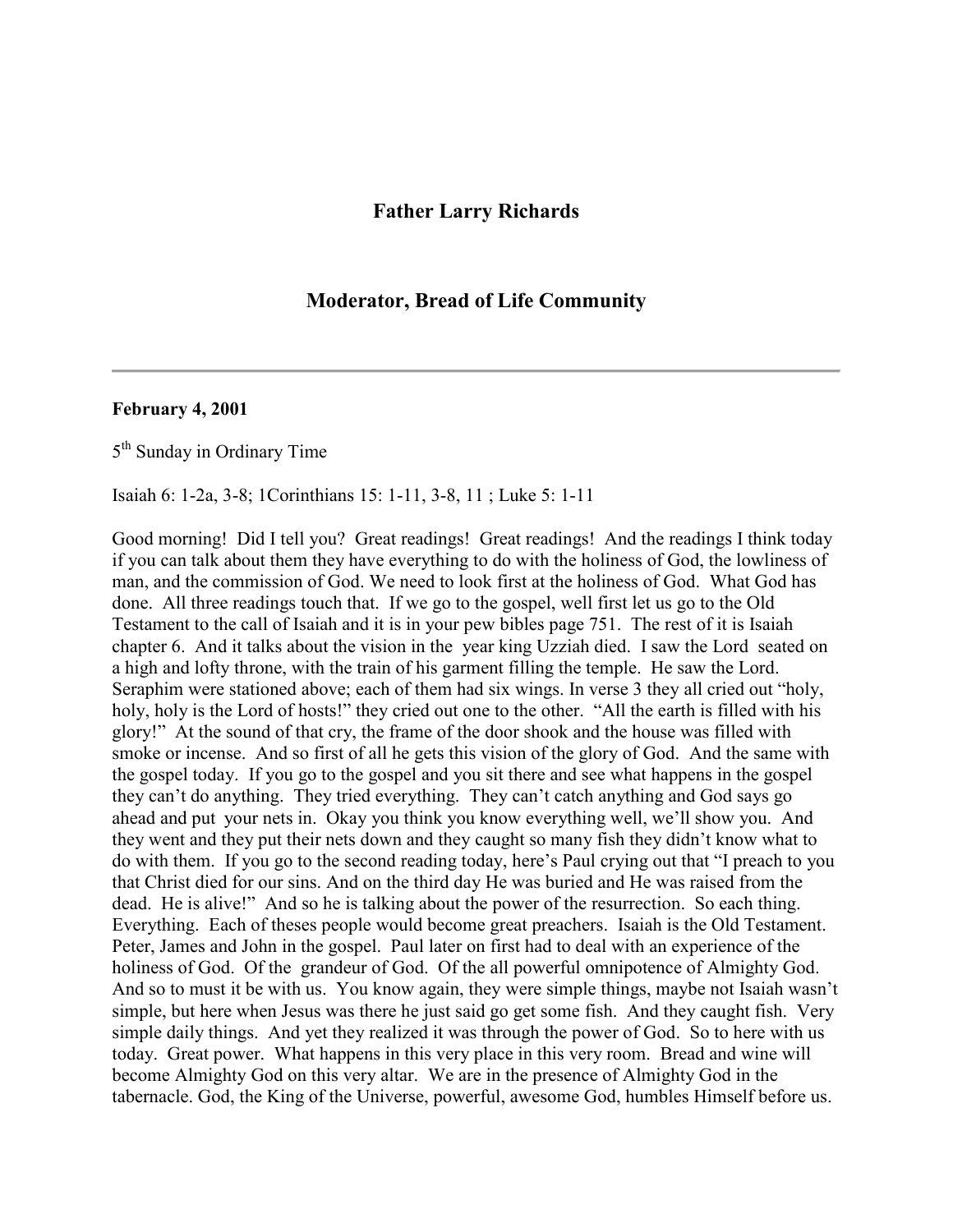That is a miracle, miracle, miracle. The greatest of miracles. The experience of God. And His holiness and His power in our presence this day. And we got to experience that power and the wonder. It is having a wonder in life. You know I am still a person who gets wondered by little stupid things. Yesterday, all day I was finding you know I put all this stuff together for Bread of Life and put all these cards together and made up. And I was sitting like a little kid yesterday because every time I would do something new with my new computer it had all these new things on it. It could do all this stuff for me. And I am sitting there saying thanks God! Oh this is great God. And I am sitting there. I am like a little kid. For little stupid things my computer could do that none of my other computers could do. Oh, look at this. Aw, it's great. I'm sitting there doing it like that to God. Aw, it's great God. Stupid things like computers. Well a hundred years that would have been a very big miracle to see something that simple as this little box giving me all these things and putting forth all this… If I would have had it ten years ago what I had today, I would have been jumping up and down like I was jumping up and down yesterday. You woke up this morning. It is a great thing. You could walk. You could see. Do you know how much it takes to see something? For the light to hit just right to go into your eyes to go backwards, turn upside down and turn it right side up in the back of your mind? It's a miracle. We are confronted with everything in life that is miraculous. If we allow it to be. If we stand in awe of all that God gives us. And it's the little things I told you before like next store Sister, Mother, over there , Emmanuel when she was a little girl her mother would say, "Isn't God good? He made the potatoes taste different that the pork chops. The pork chops taste different than the peas. He could have made everything taste the same." But God gives us these little gifts to show us that He loves us. But then also we are confronted with the awesomeness of God. People who don't believe in God have lost all wonder in their life. They have lost astonishment. They have lost the wonder for their very existence. But once we are confronted with this very wonder, what happens to all three of these people? Isaiah puts his head down and says woe to me. He falls down and he says woe to me. I am doomed. I am a man of unclean lips. You go to Peter. Peter falls down on his face and the feet of Jesus and he says depart from me Lord for I am a sinful man. Paul cries out the same thing. He says I am the least of the Apostles. I am nothing. That's what it is. And so we have to come to that reality too that in myself I am nothing. You know a couple of months ago when I was in with the Bishop. You know the Bishop is talking to me and talking about Bread of Life and what we are going to do and where we are going to go if we can. And he sat there and he says you know Larry you go build a church what if they move you and they put another priest there? And I said, Bishop, you have not got it yet, have you? I am nothing. And that is reality. You know Bread of Life is run by a lot more people than Fr. Larry. I just do the littlest bit here. You know it is everything else. And we got to realize that who we are . He looks at me and I look at him and I say, Bishop, I am nothing. That's it. You know when I go around to all the places I do, it's nothing. So what. You know we had this past week a great thing at Prep. We had governor, yea, Senator Santorum there. And here this man pro-life man, praise God, who sat there. Catholic man, praise God who sat there and talked about, you know twenty years ago, none of the kids knew, does anybody remember who the senator was? One of the senators of Pennsylvania was twenty years ago? And nobody could remember. But he says you know what? My kids will know who their dad is twenty years from now. My wife will know who her husband was. The most important thing I do is to be a dad and to be a husband. And he says and you know what? One day I am going to stand before God and He is not going to care that I was a Senator. I am going to stand before Him and I'll have to give an account of my life before God. And I thought, "Yes!! Yes!! You